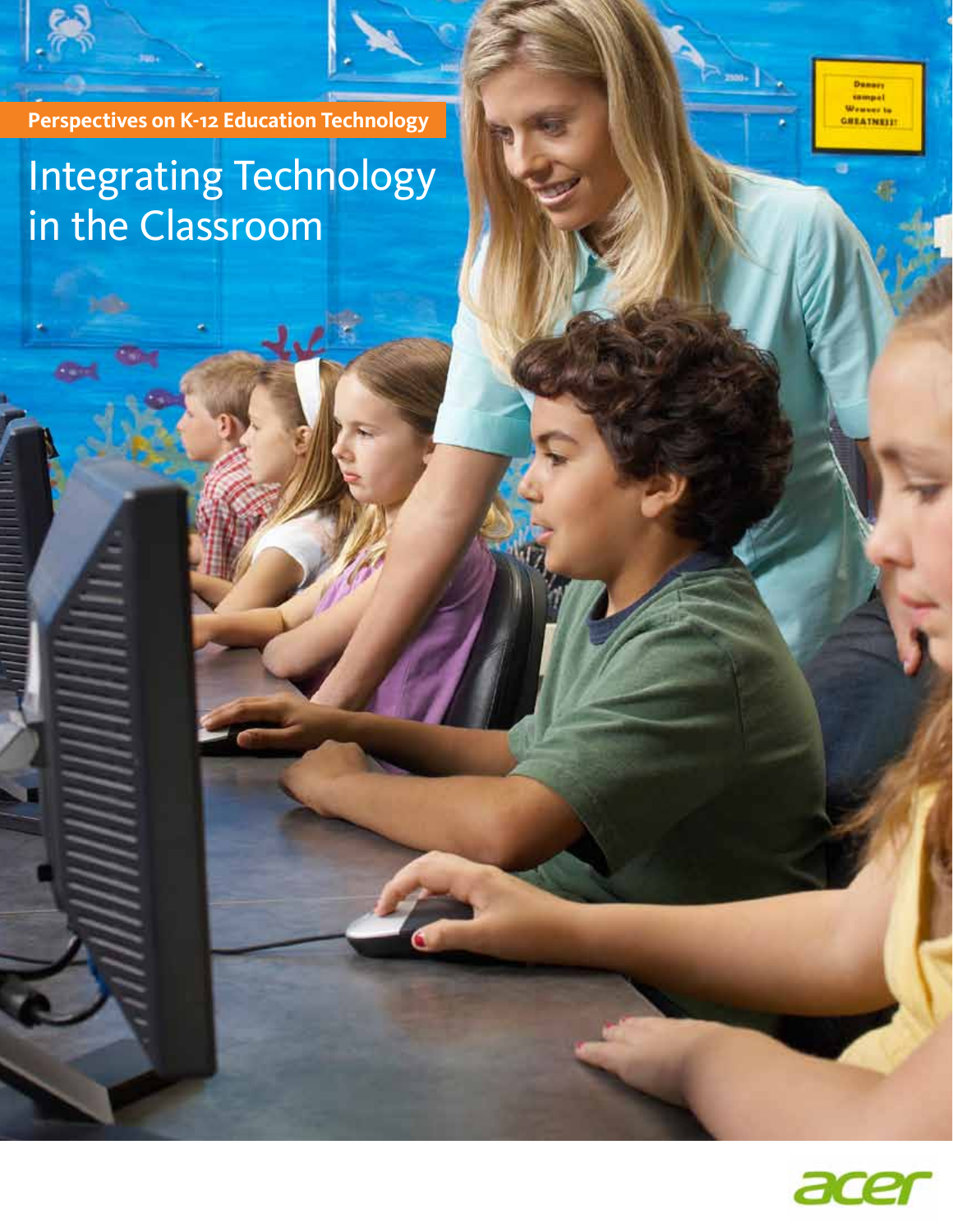# **Summary**

For education CIOs seeking to develop the technology strategy for their schools, it can seem as though they have both too much and too little. Too much in the way of good ideas, possible technology projects, and new infrastructure initiatives, all with great potential. Too little IT staff, trained teachers, budget and time to do it all. The most successful technology leaders are those who find a way to prioritize the most important new approaches, then find a way to make them work within their limited resources.

New, technology-driven approaches to classroom learning and participation have great potential—but only if they are well thoughtout and embraced by teachers, administrators and students. To make a lasting impact, start small and prioritize proven, workable technologies over new and unknown approaches.

## Set your vision

Today, education technology leaders trying to set their technology plan have almost too many choices. They must choose from such a wide range of new technologies and projects, ranging from infrastructure improvements to new digital curriculum initiatives. For many, the challenge becomes how to prioritize among many possible projects and directions, and how best to spend their sharply limited budget and time.

Rob Mancabelli, a consultant who advises schools, universities, and corporations, believes that education CIOs need to think bigger and challenge their school communities to use technology to teach in entirely new ways.

"We used to live in a world where content and access to knowledge was precious, locked away in libraries and institutions," he says. "In the last 10 years, all the information in the world has been put online, along with millions of people who can teach you about it. But the way we teach today doesn't leverage the power of those connections."

For Mancabelli, the issue of how technology should impact the classroom is often scoped too narrowly. He distinguishes between what he calls "teaching with technology," which means using technology to facilitate the way you teach today, and "learning with technology," which means enabling fundamentally new types of learning and interaction. The real choice that confronts CIOs is how willing they are to go beyond making incremental strides and commit to creating what he calls "21st century learning environments."

Each option has value and the potential to improve the classroom environment, he stresses, but offers very different tradeoffs in terms of complexity and impact.

"In the last 10 years, all the information in the world has been put online, along with millions of people who can teach you about it. But the way we teach today doesn't leverage the power of those connections."

Rob Mancabelli, Education Technology Consultant

"We're so engrained in the traditional seven-bells-a-day model of schooling… we need to start doing new things and taking risks."

William Fritz, Director of Technology Sycamore Community Schools, OH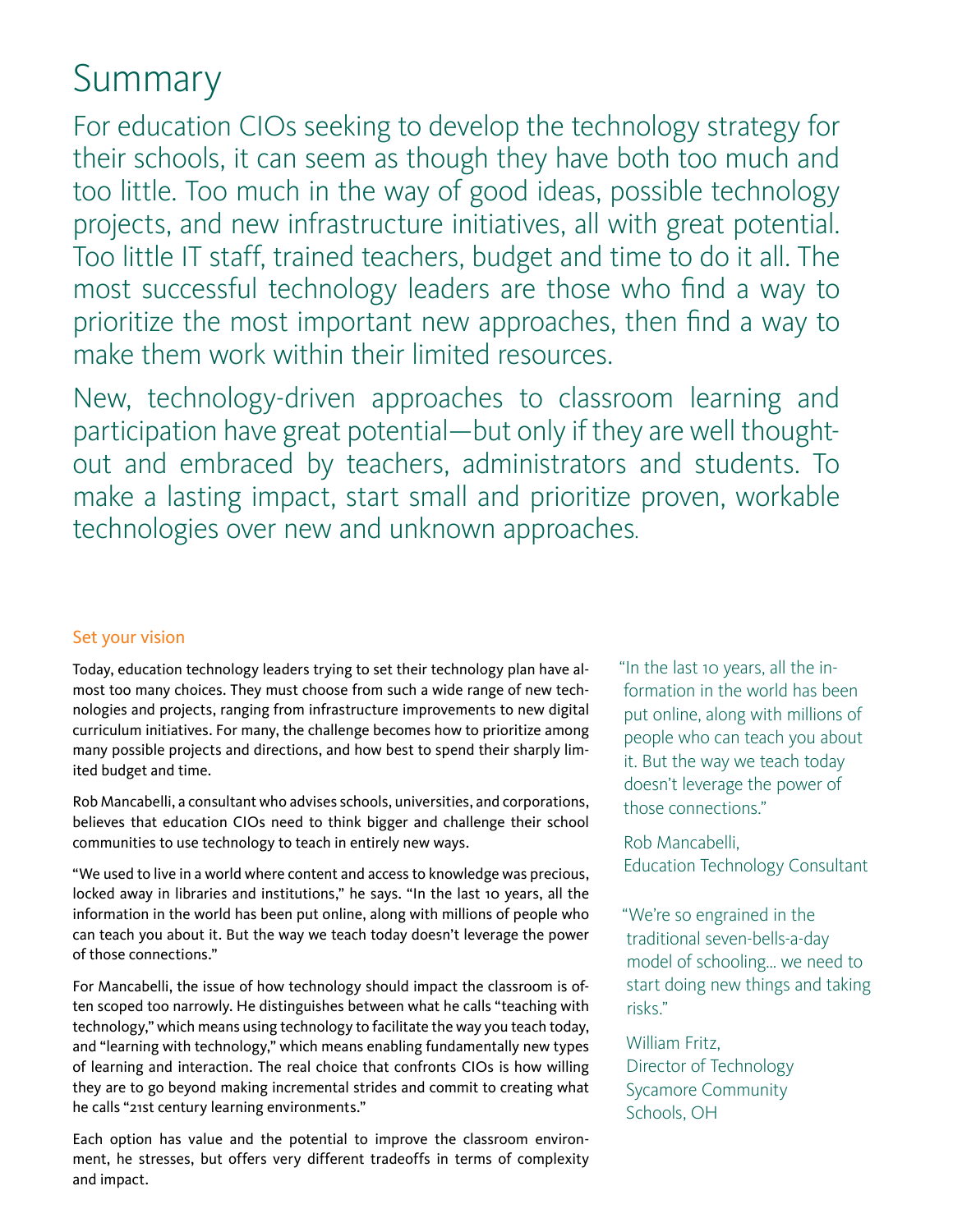### Follow a clear framework

Many of the initiatives that CIOs lead today are really about helping embed technology in the current teaching process. Examples of this include making multimedia available to teachers, deploying new teacher training online, or posting homework assignments online.

Much more disruptive, but also potentially more impactful, are projects that seek to change the fundamental way the classroom and the school works. Examples including enabling students to interact online in real time with other students in the same classroom or school, connecting them with kids from a different school or country, or having them learn from an outside expert or teacher.

What's the right balance? Most school districts need both types of initiatives. To help education leaders make choices about their technology agenda, Mancabelli suggests they consider a simple framework:

- Infrastructure. Without a fast and stable wireless network, reliable PCs in the classroom, and the right software, it is difficult or impossible to deploy advanced education scenarios.
- **Vision.** To achieve your goals, you first have to get others to share them. Take the time to articulate and communicate your technology agenda with teachers, parents, administrators and other important audiences.
- **• Capabilities.** The critical link in most technology projects aimed at improving the classroom is teacher training. Teachers have to be motivated and enabled with highly relevant, targeted skills and capabilities.
- **Support.** For teachers and others to adopt new ways of teaching and working, they need to be backed with quality, rapid support. If something breaks and isn't fixed quickly enough or is too confusing to use, it will fail.

"You can start anywhere," says Mancabelli. "The secret sauce tends to be: 'How do we help our teachers go beyond what they do today?'"

#### Fit your environment and your culture

For William Fritz, Director of Technology at Sycamore Community Schools in Ohio, the key to making change work is ensuring broad buy-in.

"You need to help all staff in the district understand the value of technology integration," he says. "Then go even further and reach out to neighboring districts to share services and ideas. Now you have a region with an aggressive change agenda."

Gary Brantley, Chief Information Office of Lorain City Schools in Ohio, has implemented a range of programs in his district. In each case, he says, preparation was key to success.

"You have to take the time to look at your environment," he says. "What's happening in your classrooms now? Do you have the infrastructure you need? What are the opportunities to make it better?"

School culture is another critical factor to consider, and an important aspect of whether your change initiatives succeed. In some cases, even successful programs can be called into question if they seem too different from the status quo or trigger specific concerns. Mancabelli remembers deploying a pilot program in which high school kids were talking live through webcams to Latin American students.

"We found that our students who were learning Spanish were much more engaged than when using a traditional textbook," he says. "But we had parents coming to us saying, 'What is happening in this class? Our kids are online talking to people, how do we know that they are being kept safe?'"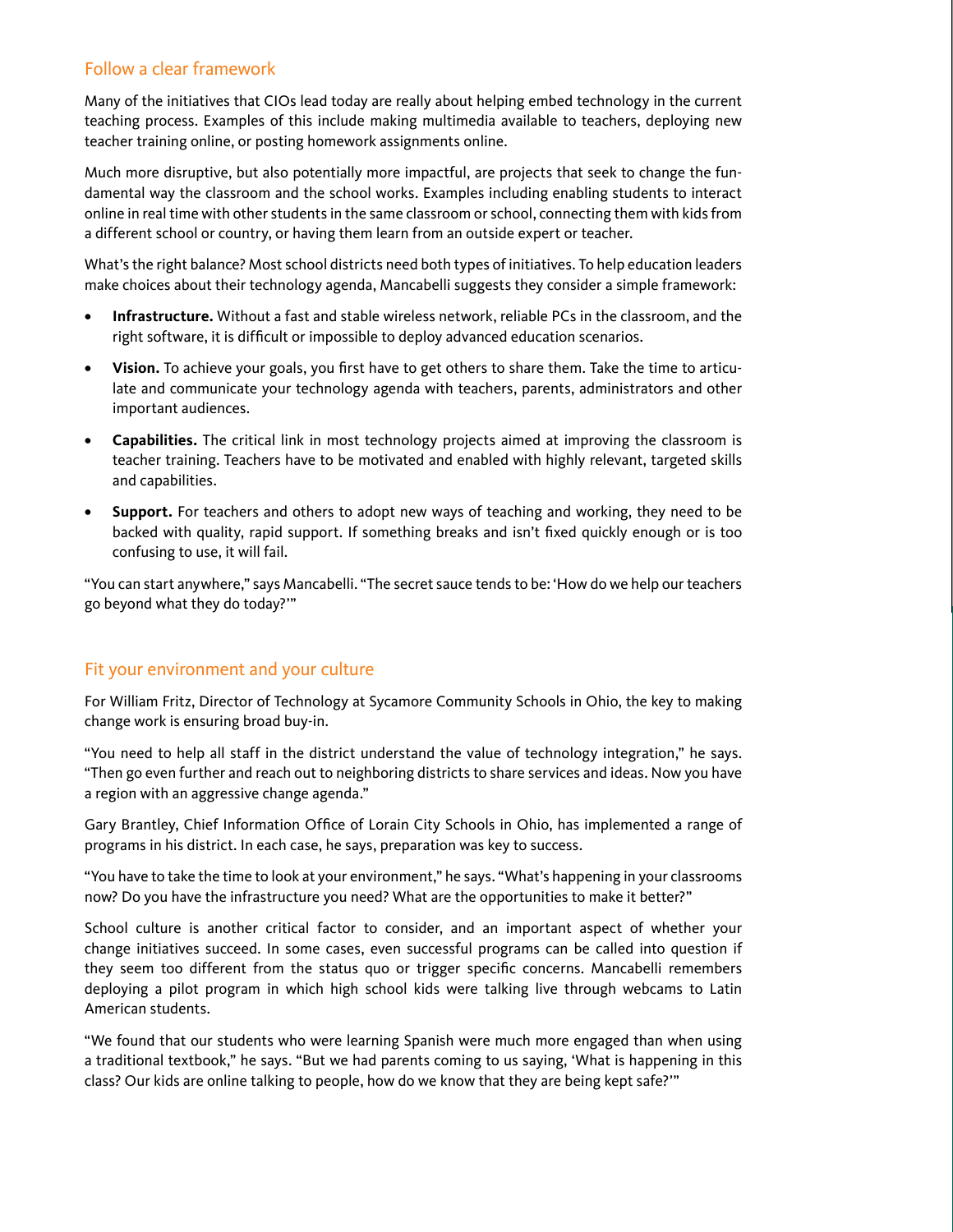

### Profile

Hunterdon Central Regional High School serves Hunterdon County in New Jersey. The school has an enrollment of over 3,000 students.

### What They Did

Working as a team, the technology department, department heads and 20 teachers deployed a pilot that focused on bring 21st Century skills into the classroom. Those teachers designed class experiences that ranged from students receiving direct feedback on their writing from working journalists in the field to entire classes collaborating with overseas students on wikis comparing types of literature.

#### Why It Worked

- **• Vision.** Vision and communication plan were clearly developed prior to launching.
- **• Policy.** Policy and social media rules were in place.
- **• Infrastructure.** The team purchased the critical infrastructure but didn't over-invest.
- **• Teacher training.** By establishing an effective, continuous rhythm of training that continued all year long, the team ensured success.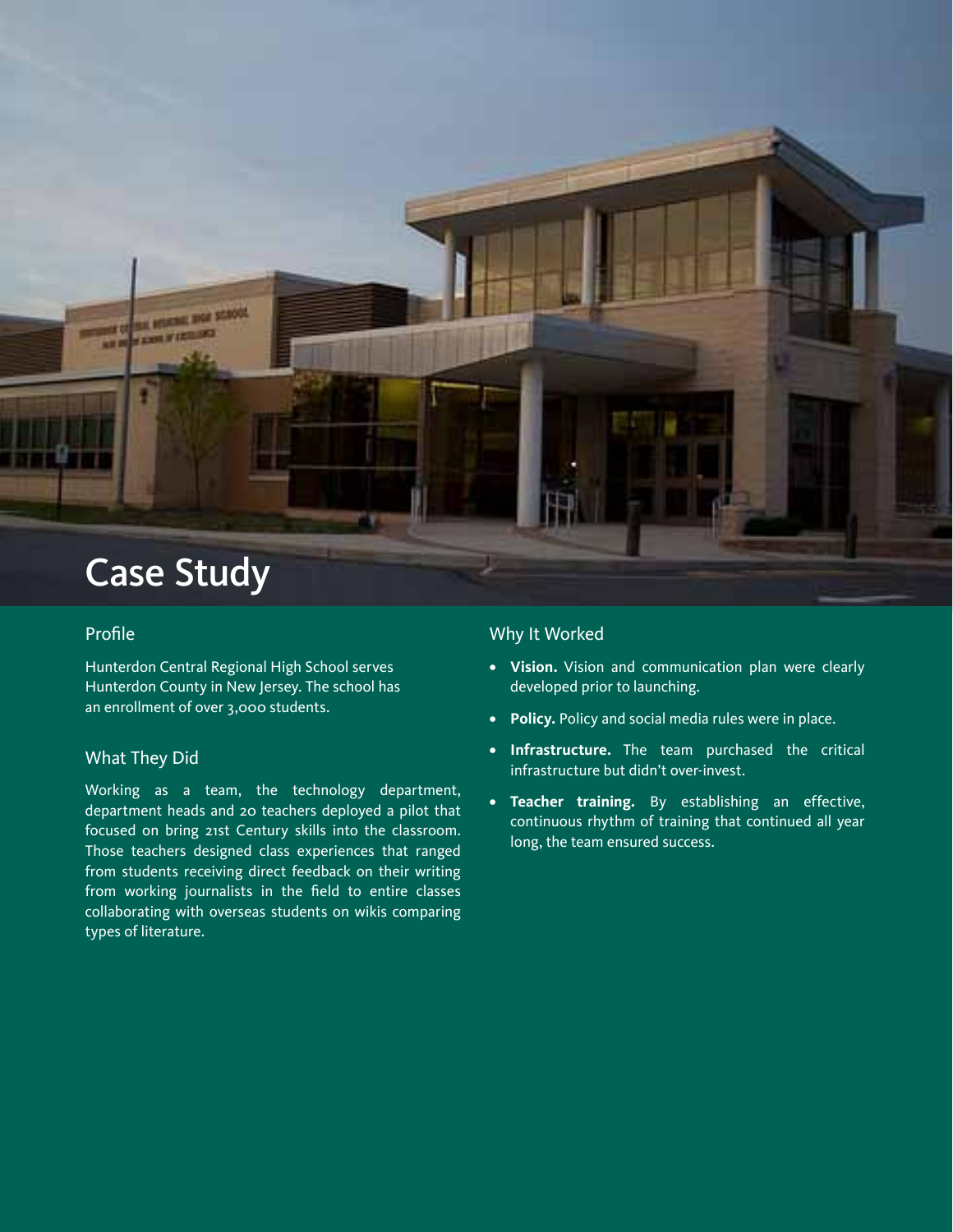#### Redefine the classroom

In that case, Mancabelli says, parents eventually came to accept the program once they understood more about the extent of teacher monitoring. Often, parents and sometimes even teachers and administrators may be initially uncomfortable with redefining the traditional classroom experience. Teachers will sometimes be concerned about losing control of their students. To help teachers keep the class productive and free from disruption, he provides tools that allow them to manage the technology, either at the student or classroom level.

"We provide tools for them to manage student interaction. This can range from tools that help with classroom management to those that help manage web environments."

Helping teachers maintain order is essential but usually not nearly as much of a challenge as many teachers initially expect. And what that makes possible—a classroom without walls or boundaries—is well worth it, says Mancabelli.

"Some of the most exciting things that can happen in the classroom are not that complicated from a technology standpoint," he says. "If you just have a PC, a webcam, and an Internet connection, that's enough in many cases."

He encourages the schools he advises to make use of the greatest untapped resources: outside networks of students. For example, a history class might participate in a video chat with a historian from the local university, or a social studies class might interview a state judge over email.

"A lot of times, all you have to do is ask," he says. "Teachers can really unlock some amazing experiences for their kids."

#### Balance risk and control

With every new initiative to enable learning through technology, there is always the need to balance risk and control. If you allowing students to talk to others online, what level of monitoring is needed? If you are allowing students to access search engines, what kind of filter is being used?

Nowhere is this tension between risk and control more evident than in the area of social media. At Lorain City Schools, the district notifies parents of changes and upcoming activities via Facebook. Teachers are encouraged to set up pages for their classes on the social networking site, and to exchange information and homework assignments over the site.

Other districts are much more cautious to embrace social media, or even to consider less advanced scenarios such as wired classrooms. Whatever the culture and needs of your schools, by starting small and gradually introducing technology into the learning process you give yourself the best chance at success.

# Keys to Success

- **• Assess your needs.** Look before you leap. Take the time to survey teachers informally to understand what they really need in terms of new technology solutions.
- **• Go slowly.** Pilot by grade or by school and then expand gradually.
- **• Focus on training.** Build a continuous learning cycle for teacher and administrators. Involve teachers early and ensure they have incentive to learn new skills.
- **• Consider support.** "We had a deal with teachers that if something happened, we would be right there to fix it," Brantley remembers. "It was a huge part of earning their trust." Support matters, be sure that you can keep teachers up and running no matter what.
- **• Communicate.** Make a point of educating and reaching out to all the audiences who will be impacted by a new change: teachers, students, parents and administrators. It can mean the difference between success and failure.
- **• Empower teachers.** Provide simple tools to manage and control the technology in the classroom. By making it easy for teachers to freeze, shut down, or view student screens, you can make them a lot more comfortable with technology in their classroom.